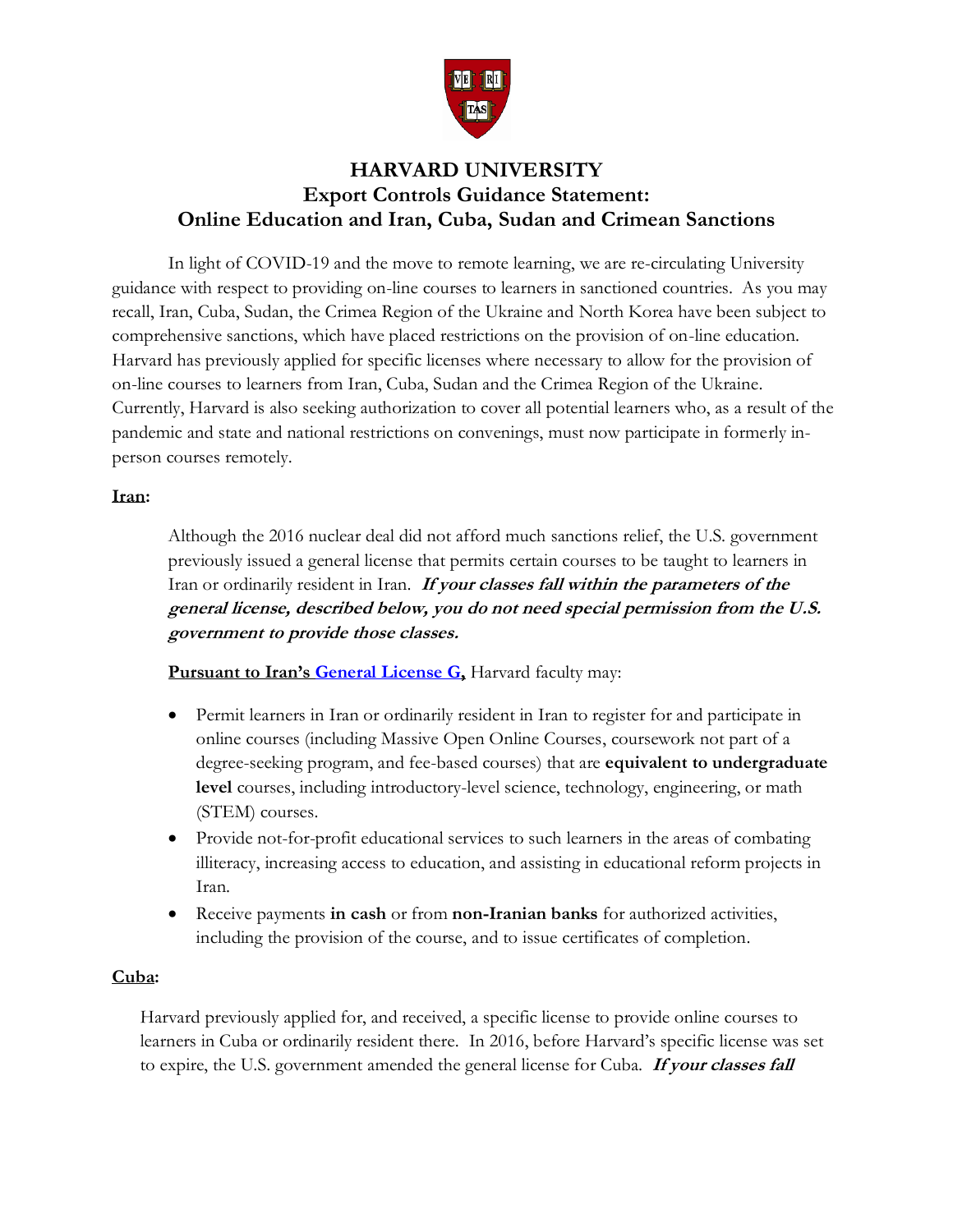**within the parameters of the general license, described below, you do not need special permission from the U.S. government to provide those classes.**

**Pursuant to Cuba's General License,** Harvard faculty may:

- Permit learners in Cuba or ordinarily resident in Cuba register for and participate in online courses **at the undergraduate level or below**.
- Receive payments for authorized activities, including the provision of the courses.

# **Sudan:**

Harvard previously applied for, and received, a specific license to provide online courses to learners in Sudan or ordinarily resident there. In January of 2017, prior to the expiration of Harvard's specific license, the U.S. Government amended the Sudan Sanctions Regulations ("SSR") to issue a General License authorizing activities such as the provision of online educational services. Thus, Harvard faculty may now provide such courses to learners in Sudan or ordinarily resident in Sudan without securing special permission from the U.S. Government to do so1.

# **Crimea Region of Ukraine:**

Harvard applied for, and received, a specific license that would allow us to provide courses to learners in or ordinarily resident in the Crimea region of Ukraine. This license expired in 2018, but the University has a pending application to renew this authorization. **If your classes fall within the parameters of the specific license, described below, you do not need special permission from the U.S. government to provide those classes.**

**Specific License for Crimea Region of Ukraine (valid through September 30, 2018).** Harvard faculty may:

- Permit students in the Crimea Region of Ukraine or ordinarily resident there to register for and participate in online courses (including MOOCs) that are:
	- o the equivalent of required courses for the completion of a humanities, social sciences, law, or business degree program, and/or **introductory level STEM-related science and math courses2**, or

<sup>1</sup> This amendment does not authorize transactions that are prohibited under the Darfur Sanctions Regulations, 31 C.F.R. part 546, or the South Sudan Sanctions Regulations, 31 C.F.R. part 558.

<sup>&</sup>lt;sup>2</sup> The provision of upper-level undergraduate and graduate math, science and engineering courses is not authorized by this license.